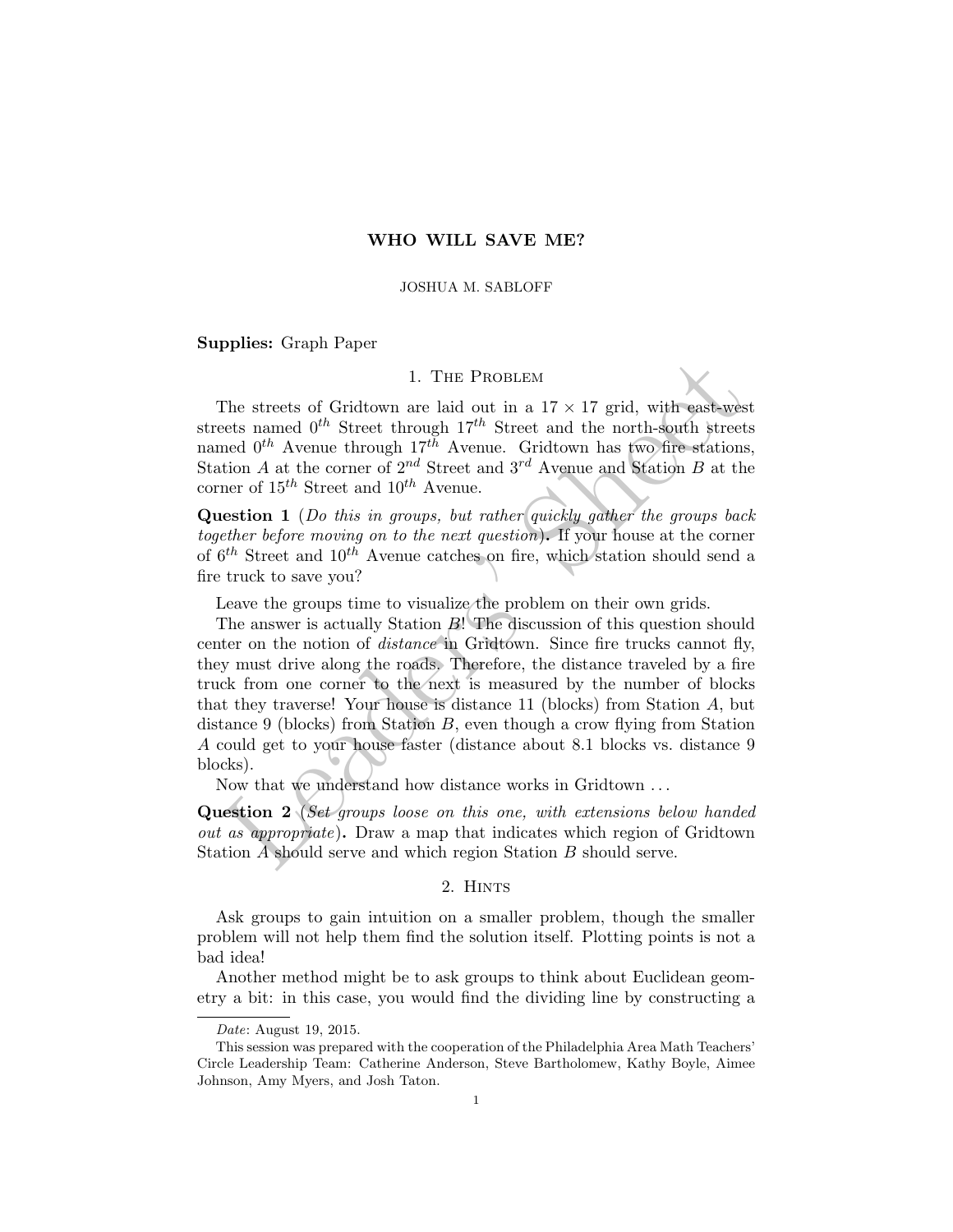perpendicular bisector of the line segment  $\overline{AB}$ . The perpendicular bisector is the set of points where two circles of the same radius, one centered on A and the other on B, meet. What does a "circle" look like for our Gridtown distance?

Here is the solution:



3. Extensions to the Problem

Question 3. How would your map change if the town built Station  $C$  at the corner of  $6^{th}$  Street and  $15^{th}$  Avenue?

Here is the solution:



For groups that get past the three-station extension, have them generate their own questions. Here are a few examples: